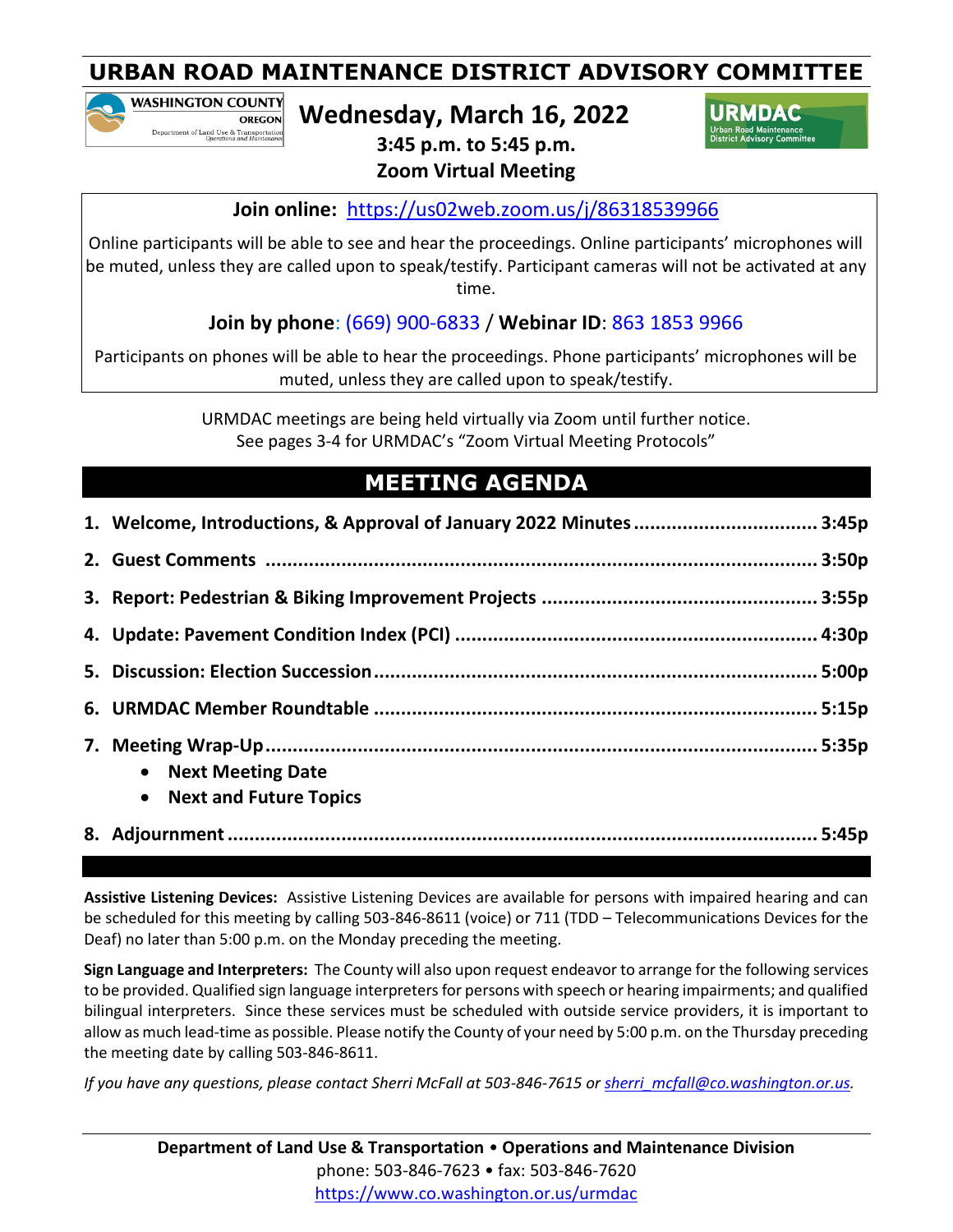

### **Wednesday, March 16, 2022**

**3:45 p.m. to 5:45 p.m. Zoom Virtual Meeting**



#### **1. Welcome, Introductions, & Approval of January 2022 Minutes**

The URMDAC Chair opens the meeting, invites participants to introduce themselves, and asks URMDAC members for a motion to approve the minutes.

#### **2. Guest Comments**

URMDAC is a board-appointed advisory committee; its meetings are open to the public. Members of the public are welcome to attend meetings and speak during the Guest Comments period, but they do not participate in the actual committee discussions. The time limit for guest comments is usually two (2) minutes per person, but the Chair can adjust that time at their discretion.

#### **3. Report: Pedestrian & Biking Improvement Projects**

Every other year, URMDAC selects pedestrian and biking projects to be constructed with URMD funds. These projects are typically constructed in 2-4 years. This report is an annual report that Capital Project Services gives every year to communicate the status of the projects in progress.

#### **4. Update: Pavement Condition Index (PCI)**

This is a routine report of the current PCI of the URMD road network.

#### **5. Discussion: Election Succession**

Each year URMDAC elects a new chair and vice-chair. This discussion will address expectations of serving in these roles, as well as ways to simplify the annual elections.

#### **6. URMDAC Member Roundtable**

This is an open discussion among committee members - an opportunity for members to provide general comments. Topics raised and discussed are usually not related to items already scheduled for the agenda.

#### **7. Meeting Wrap-Up**

This final agenda item is an important time to discuss outstanding action items, identify new action items from this meeting, and schedule the next meeting.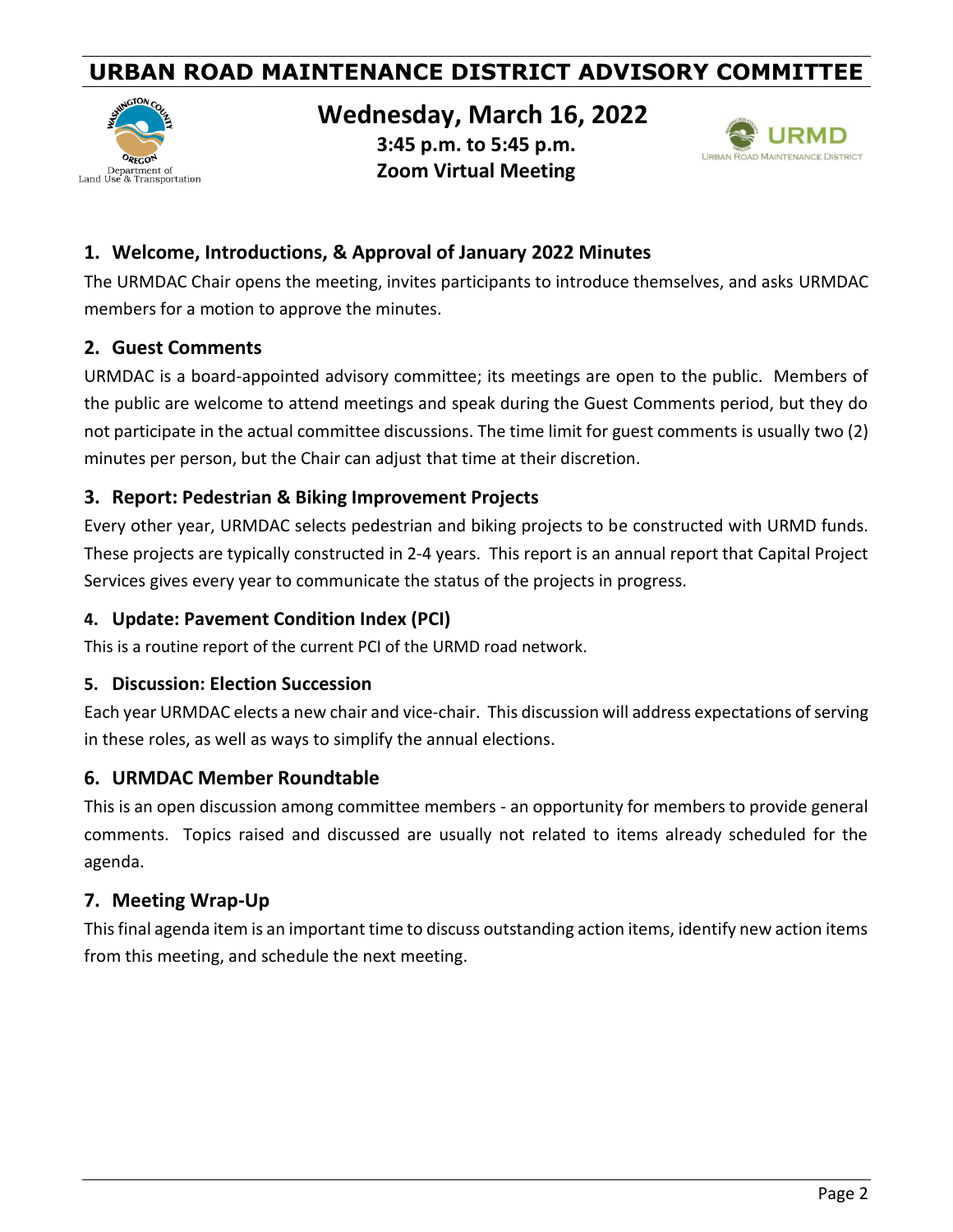

**Wednesday, March 16, 2022**

**3:45 p.m. to 5:45 p.m. Zoom Virtual Meeting**



# **Zoom Virtual Meeting Protocols**

### **How to join the Zoom meeting**

- Zoom meetings can be joined either by computer (via the provided Zoom meeting link) or by phone (using the provided phone number and webinar).
- We encourage URMDAC members join by computer, so members can easily see presentations in real-time.
- If joining by phone: download the Zoom application on your computer to enable video (otherwise, you will have audio only). Prior to the meeting, provide Sherri McFall the phone number you are calling from so staff can identify you when you call in (sherri\_mcfall@co.washington.or.us; 503-858-7615).
- URMDAC Members: Please log in or call in early to ensure you're able to connect and communicate. The meeting will be "open" 30 minutes before the start of the meeting to resolve any technical issues. No dialog about the meeting or its content will be discussed until the meeting is called to order.
- Please enter your first and last name upon entering the meeting.
- For Panelists using the video, avoid sitting with a window behind you or near an open window (to maximize video and sound quality). Also, be aware of your attire and the appearance of the visible area around you.

#### **General guidance:**

- Zoom meeting participant roles:
- **Panelists:** URMDAC members, scheduled presenters.
- **Attendees:** Staff, guests and other members of the public (microphones will be muted/unmuted by the host; video will not be activated).
- All attendees will have video and microphones muted by default upon joining the meeting.
- Video: Panelists are asked to leave video unmuted, to help other panelists and staff see who is participating in the meeting.
- Microphones: Keep microphones muted unless speaking (you can hold down the space bar to unmute temporarily, then release the space bar to switch back to mute).
- Presentation slides will be managed by County staff; presenters should ask staff to advance slides.